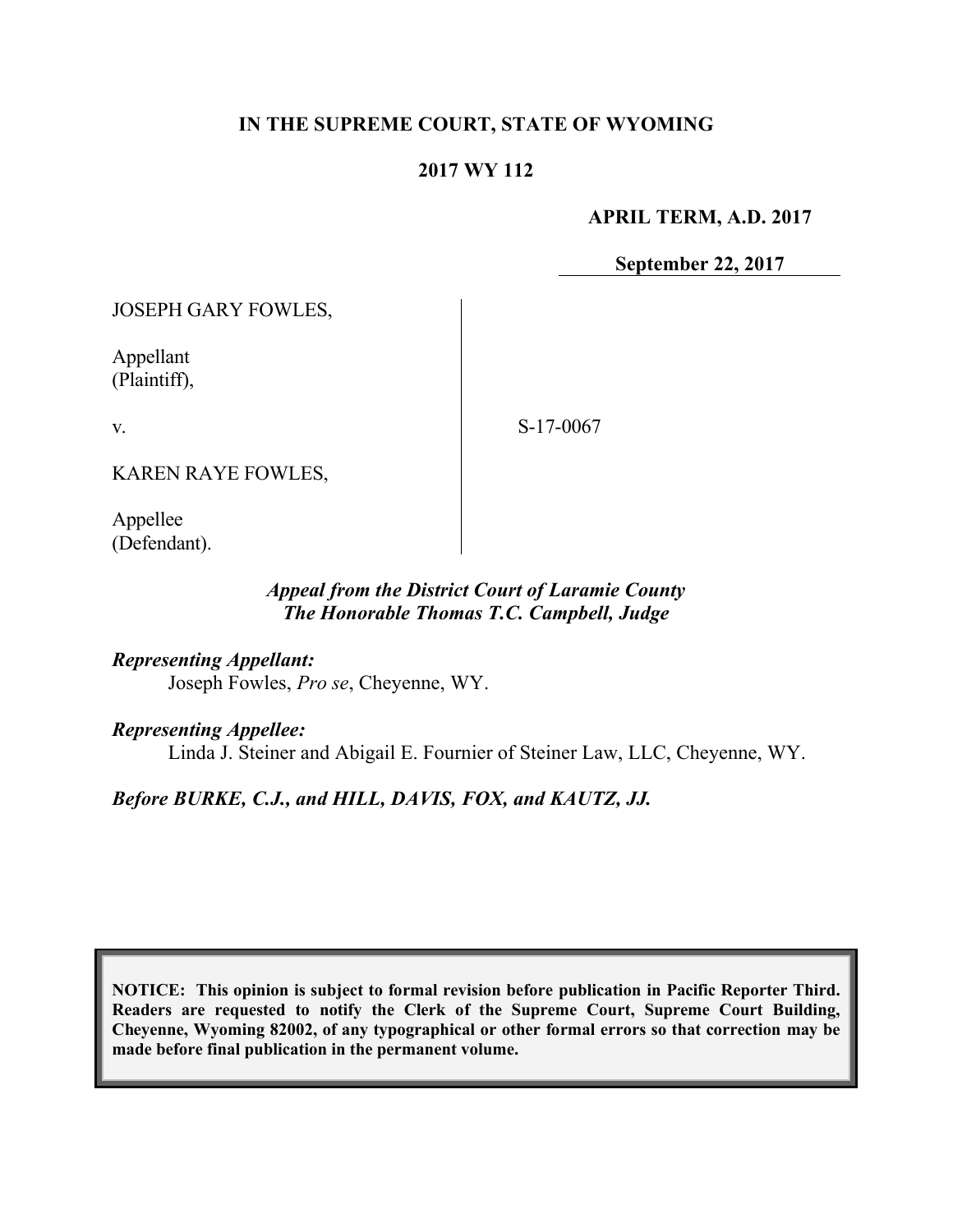**HILL,** Justice.

[¶1] Joseph Fowles (Husband) and Karen Fowles (Wife) were divorced by a decree entered August 17, 2015. In September 2015, Husband and Wife filed their first round of contempt motions, each alleging the other failed to meet certain obligations imposed by the divorce decree. The district court held Husband in contempt but found insufficient evidence to hold Wife in contempt. Although only Husband was found in contempt, the court ordered both parties to complete certain obligations. Neither party appealed the first contempt order.

[¶2] Within a few months of the district court's first contempt ruling, the parties filed a second round of contempt motions, each alleging the other violated obligations imposed by both the divorce decree and the court's first contempt ruling. The court again held Husband in contempt and found insufficient evidence to hold Wife in contempt. Husband appeals, and finding no abuse of discretion in the district court's ruling, we affirm.

### **ISSUES**

[¶3] Husband presents five issues on appeal, which he states as follows:

I. Did the District Court err in not holding [Wife] in contempt for new damages to the Marital Home?

II. Did the District Court err in not holding [Wife] in contempt for delaying the sale of the home?

III. Did the District Court err in assessing immediate interest (penalty) due to contempt to the \$50,000 dollars (sic) owed when [Husband] was not in contempt?

IV. Did the District Court err in not allowing evidence to be presented?

V. Did the District Court err in determining the value of the computer awarded to [Wife]?

[¶4] Wife states the issues on appeal more generally, asking whether the district court abused its discretion in ruling on the parties' contempt motions. She adds as a separate issue:

> Should this Court certify that there was no reasonable cause for this appeal, that it was without merit, and that it was filed only to harass [Wife], delay resolution of the case, and add to the costs of the litigation, and that [Husband] failed to present a cogent argument, cite pertinent authority, or adequately cite to the record?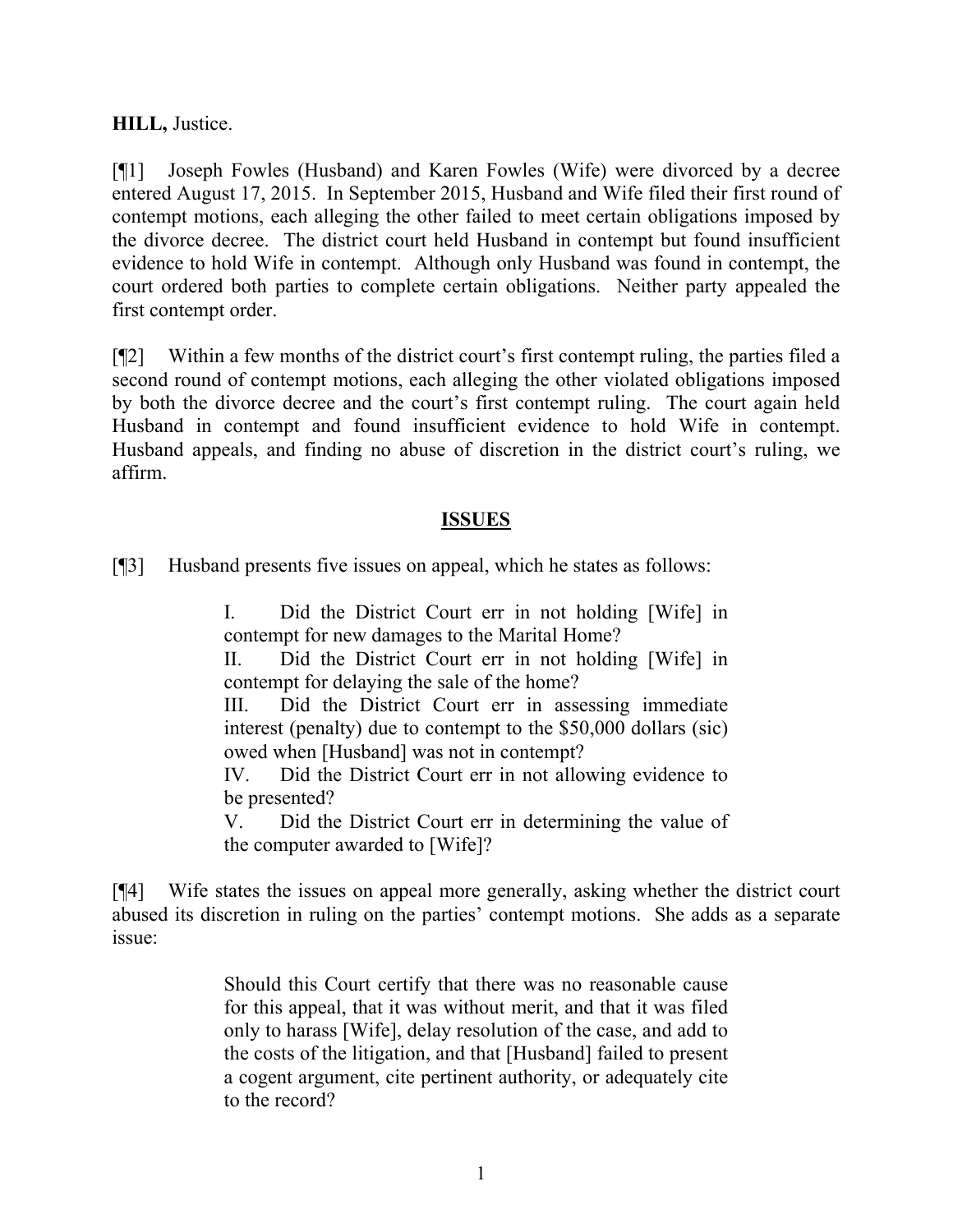### **FACTS**

[¶5] On August 17, 2015, the district court entered a stipulated divorce decree, which divided the parties' real and personal property and assigned responsibility for the parties' individual and joint debts and other obligations. With respect to the parties' marital home, which was their only real property, the decree provided:

> a. The parties own real property located at [address omitted].

> b. [Husband] is awarded this real property as his sole and separate property.

> c. [Husband] shall pay [Wife] \$50,000.00 for the equity in the home by June 26, 2015.

> [Wife] shall be allowed to live in the home until forty-five (45) days after she has received \$50,000.00 for the equity in the home from [Husband]. [Husband] shall be responsible for the mortgage and any other expenses associated with the marital home, including all costs to refinance the home or have it sold.

[¶6] On September 3, 2015, Wife filed a motion for order to show cause (contempt motion) against Husband, with an amended version filed on September 22, 2015. Wife's amended contempt motion was a forty-seven paragraph motion alleging numerous violations of the divorce decree.

[¶7] On September 24, 2015, Husband responded to Wife's contempt motion and countered with his own contempt motion. Husband's contempt motion alleged that Wife, while in sole possession of the marital home, had intentionally damaged the home by: ripping wallpaper from the walls; removing portions of the fence; throwing couch cushions and other debris in the backyard; hoarding and throwing trash in the basement; and failing to mow the grass or change light bulbs. On October 5, 2015, Husband filed another contempt motion adding allegations that Wife violated the decree by disposing of all but five of his twenty model airplanes and by disposing of Husband's shop vac and shop tools.

[¶8] On November 13, 2015, the district court held an evidentiary hearing on the contempt motions, and on May 25, 2016, the court issued its order. The court observed that its ability to enforce certain of the divorce decree deadlines and requirements was complicated by the fact that some of the deadlines had passed before the divorce decree had been entered by the court, and some of the requirements had no deadline. The court found no willful violations with respect to any such decree provisions, but the court did find Husband had willfully violated other decree provisions, most notably the decree's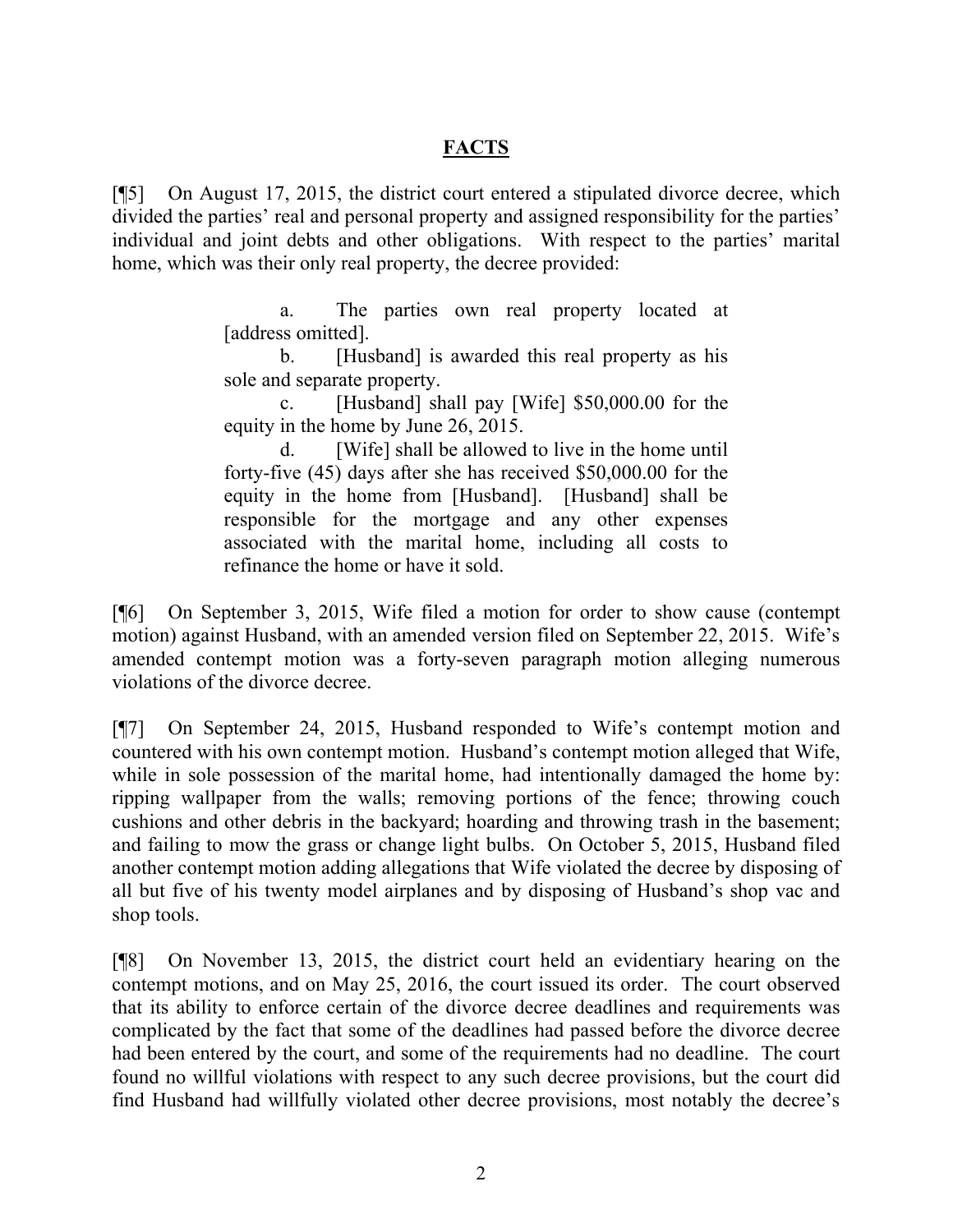requirement that Husband refinance or sell the marital home and pay Wife for her equity interest in the property. The court found Wife "did not, for her part, take some of her obligations under the Decree as seriously as she should have," but it was unable to conclude that she had willfully violated the decree. The court's order noted that "[t]he Court must order compliance, and insure future compliance when formulating a remedy for contempt." The court then ordered, in part:

> 1. Here, weighing the behavior of both parties, it is obvious the house must be sold or refinanced and the \$50,000.00 paid.

> 2. Overdue or unpaid obligations must be made up.

> 3. The proper order includes ninety (90) days to sell or refinance from the entry of this Order. If not sold or refinanced, the \$50,000.00 will be subject to ten-percent (10%) interest until paid, in addition to which, the Court reserves the right to further sanction [Husband] for delay.

\* \* \* \*

5. [Wife], while not in contempt must vacate the home within forty-five (45) days of the entry of this Order to facilitate [Husband] being able to sell or refinance.

[¶9] Neither party appealed the district court's May 25, 2016 contempt order. On July 26, 2016, Wife filed a second contempt motion, alleging continuing violations of the divorce decree. Specifically, Wife alleged that Husband failed to make timely property settlement payments and failed to return a computer Wife was awarded under the decree.

[¶10] On August 22, 2016, Husband filed a *pro se* contempt motion against Wife. Husband alleged Wife violated the divorce decree by willfully damaging the marital home before vacating the home. The alleged damage included 274 cigarette burn holes in the carpet, wallpaper ripped off walls, ripped linoleum, damage to cabinets and shelves, damage to an awning, and damage to a gate. Husband further alleged that Wife violated the decree by interfering with Husband's attempts to sell the home and by removing items from the home that belonged to Husband or were otherwise required to be left with the home.

[¶11] On December 8, 2016, Wife amended her contempt motion to specify additional alleged violations of the decree and filed a supporting brief that detailed her alleged damages. With regard to the \$50,000.00 payment to which Wife was entitled for her equity in the marital home, Wife alleged:

> The [May 25, 2016 contempt order] required [Husband] to refinance and/or sell the parties' marital home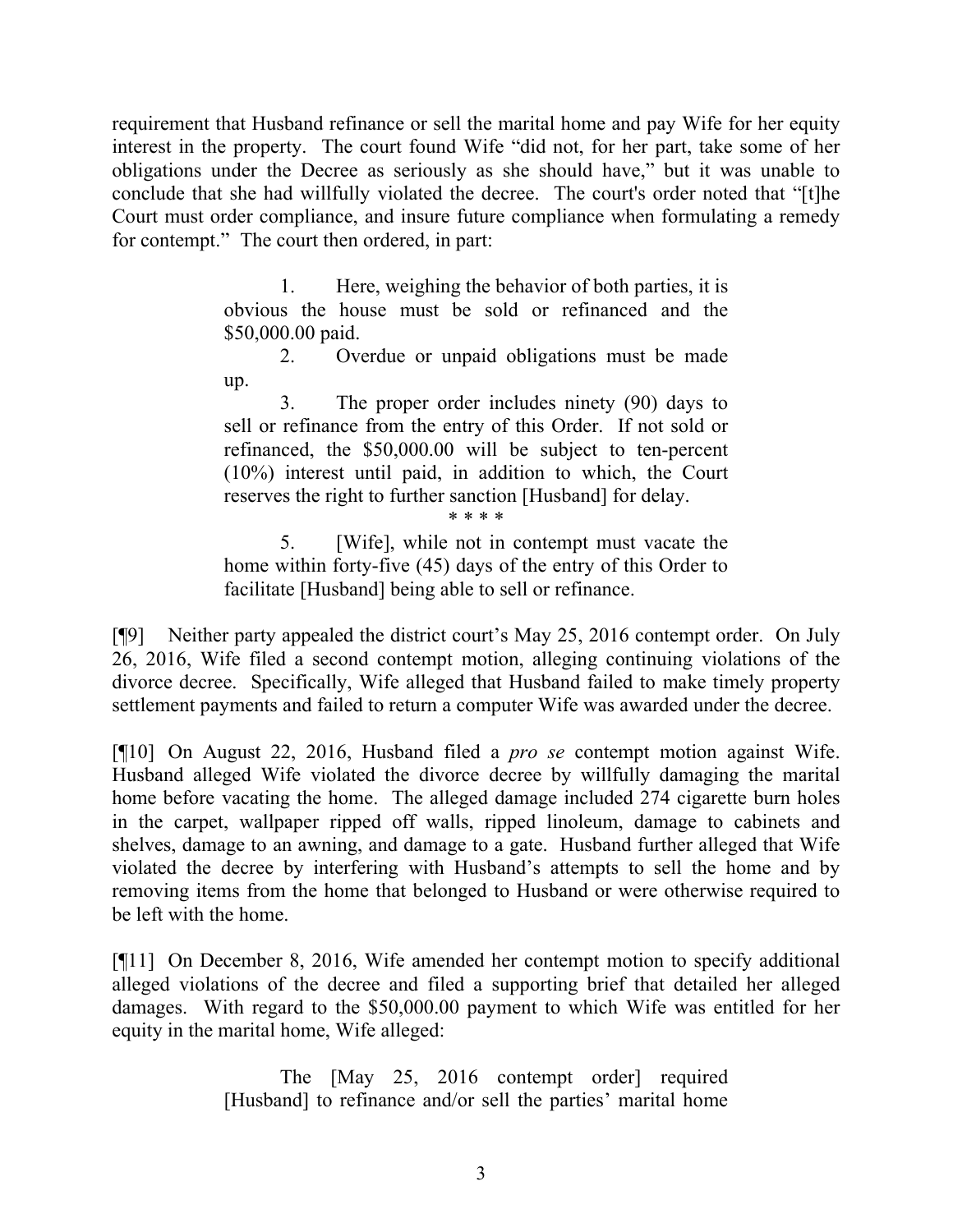and pay [Wife] \$50,000.00 within ninety (90) days or pay ten-percent (10%) interest. [Husband] sold the house after the 90-day deadline, but only paid [Wife] \$20,016.16, which was the entire amount of the proceeds from the sale. The proceeds were reduced in part because the closing costs covered unpaid mortgage payments (owed by [Husband]), \$3,000.00 worth of cleaning costs, and other fees, repairs, closings, and realtor costs. [Husband] was also responsible, per the Decree, to pay the mortgage on the marital home until the closing. He did not make the mortgage payment in October 2016 so the amount of the house payment was taken out of [Wife's] equity. A check in the amount of \$20,016.16 was sent to [Wife] on November 1, 2016. [Husband] also did not pay the \$5,000.00 (\$50,000.00 \* 10%) due in interest. [Husband] owes [Wife] \$34,983.84 (\$50,000.00 + \$5,000.00 - \$20,016.16).

[¶12] On December 9, 2016, the district court held an evidentiary hearing on the contempt motions. The court issued an oral ruling at the close of the hearing, followed by a written order on December 29, 2016. With respect to Husband's contempt motion, the court found the evidence in dispute as to when and how the marital home was damaged and was otherwise not persuaded by the evidence that Wife had damaged the home or violated the divorce decree or the court's first contempt order. With respect to Wife's contempt motion, the court found Husband had willfully failed to comply with his obligations under both the divorce decree and the first contempt order. The court ruled that Husband owed Wife a total of \$47,269.78, which included \$1,500.00 for the computer awarded to Wife and \$34,983.84 for Wife's equity in the marital home. Per Wife's request, the court ordered that amount reduced to a judgment.

[¶13] On January 27, 2017, Husband filed a timely notice of appeal to this Court.

#### **STANDARD OF REVIEW**

[¶14] We review civil contempt orders in domestic relations cases as follows:

This Court does not interfere with an order holding a party in civil contempt of court in a domestic relations case "absent a serious procedural error, a violation of a principle of law, or a clear and grave abuse of discretion." *Roberts v. Locke*, 2013 WY 73, ¶ 14, 304 P.3d 116, 120 (Wyo. 2013). *See also Munoz v. Munoz*, 2002 WY 4, ¶ 6, 39 P.3d 390, 392 (Wyo. 2002); *Olsen v. Olsen*, 2013 WY 115, ¶ 33, 310 P.3d 888, 896 (Wyo. 2013). In reviewing the exercise of a district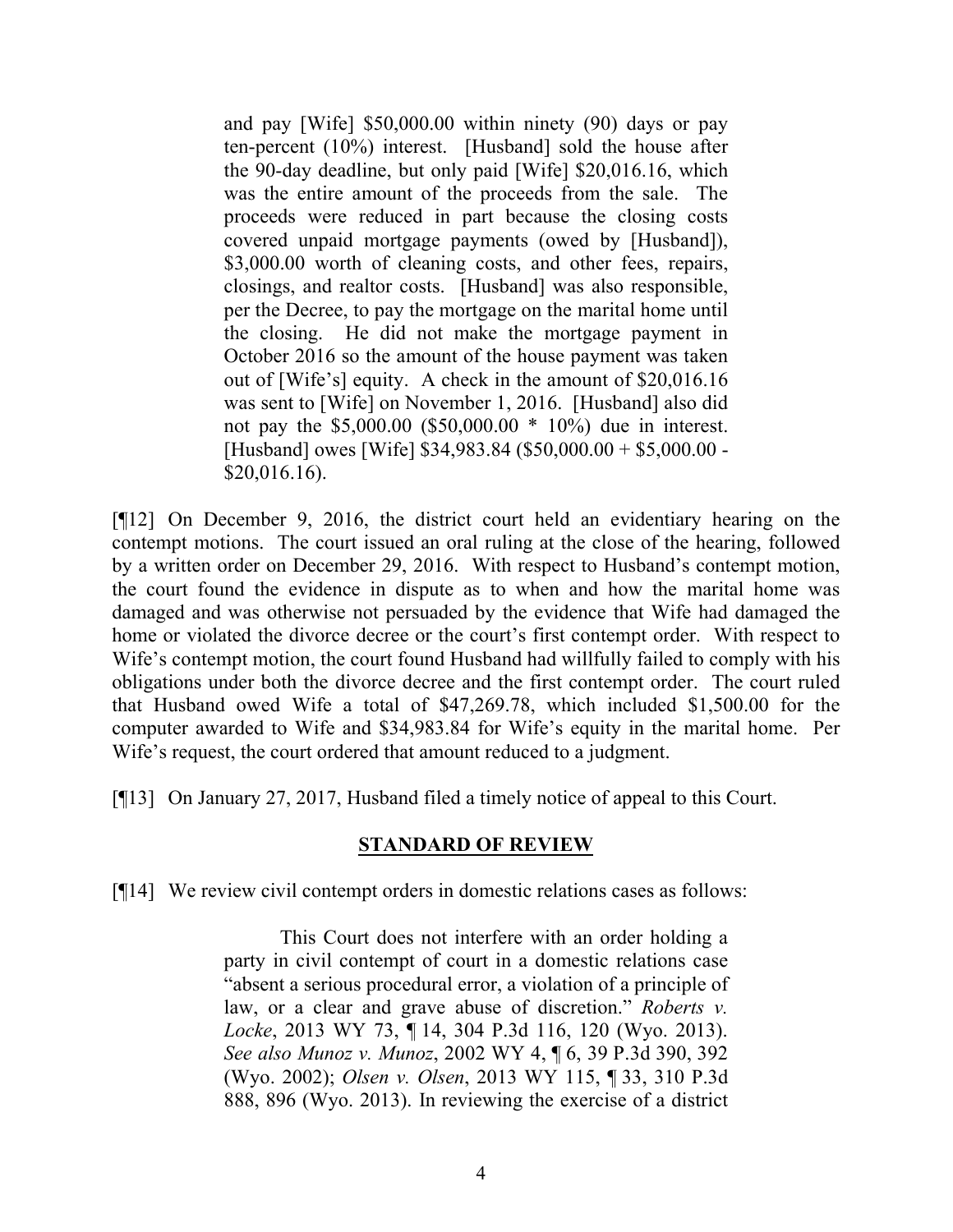court's broad discretion under its contempt powers, we must determine whether the court reasonably could have concluded as it did. *Roberts*, ¶ 14, 304 p.3d [P.3d] at 120, citing *Stephens v. Lavitt*, 2010 WY 129, ¶ 18, 239 P.3d 634, 639 (Wyo. 2010).

*Kleinpeter v. Kleinpeter*, 2017 WY 76, ¶ 9, 397 P.3d 189, 192 (Wyo. 2017) (quoting *Waterbury v. Waterbury*, 2017 WY 11, ¶ 7, 388 P.3d 532, 534-35 (Wyo. 2017)).

#### **DISCUSSION**

[¶15] Husband states five issues on appeal, each identifying an alleged error in the district court's contempt ruling. Those alleged errors can be summarized as: 1) error in not holding Wife in contempt for damages to the marital home; 2) error in not holding Wife in contempt for delaying the sale of the home; 3) error in assessing interest against Husband's delinquent \$50,000.00 equity payment to Wife; 4) error in excluding evidence; and 5) error in determining the value of the computer awarded to Wife. Intermingled throughout his briefing, Husband adds two arguments: 6) he did not willfully violate the divorce decree or the first contempt order and therefore his violations do not support a contempt finding; and 7) the district court erred in applying the doctrine of *res judicata*.

[¶16] We consider these alleged errors and the district court's exercise of its discretion against the law governing contempt rulings.

> A civil contempt order must be supported by clear and convincing evidence. *McAdam v. McAdam*, 2014 WY 123, ¶ 14, 335 P.3d 466 at 470; *Shindell*, ¶ 10, 322 P.3d at 1274. Clear and convincing evidence is "evidence that would persuade a finder of fact that the truth of the contention is highly probable." *Id*. The elements of civil contempt are: "1) an effective court order that required certain conduct by the alleged contemnor; 2) the contemnor had knowledge of the order; and 3) the alleged contemnor disobeyed the order." *Id*. Once these elements are proven, the burden shifts to the person charged with contempt to show he or she was unable to comply. *Id*.

*Kleinpeter*, ¶ 10, 397 P.3d at 193 (quoting *JLK v. MAB*, 2016 WY 73, ¶ 20, 375 P.3d 1108, 1113 (Wyo. 2016)).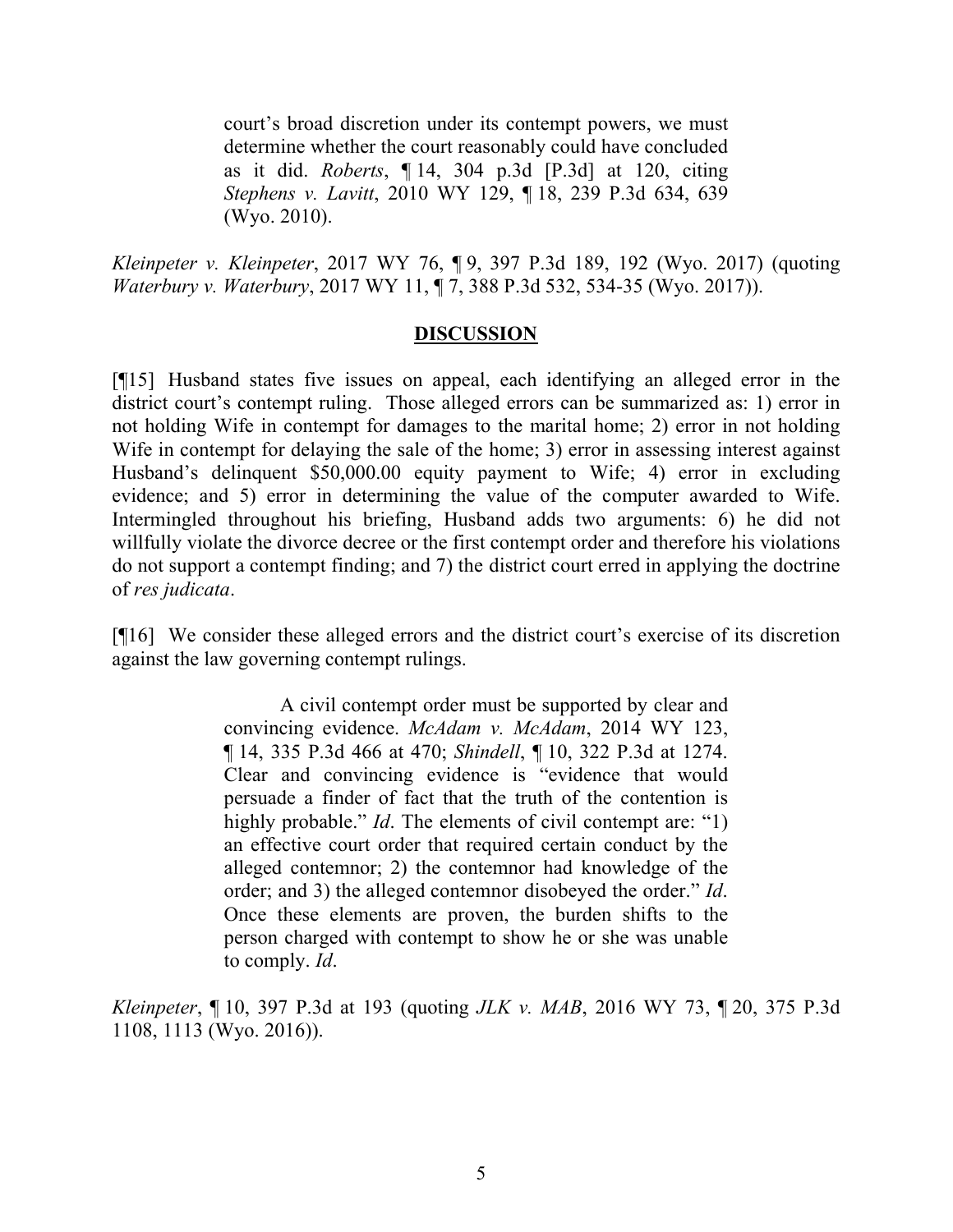# **A. Husband's Claims of Error**

# **1. Damage to Marital Home**

[¶17] The district court rejected Husband's claim concerning damage to the marital home, stating:

> \* \* \* There is a dispute in the evidence as to when certain damage was done. There is no evidence whatsoever as how that affected the saleability of or the final sale price of the house, what work may or may not have been done even in kind by [Husband] in order to sell the house.

[¶18] On the question of damage to the marital home, the evidence presented at the contempt hearing included testimony and photographs both parties submitted as exhibits. Neither party designated the admitted exhibits as part of the record on appeal, and the exhibits are therefore not available for our consideration. With respect to the testimony concerning damage to the home, Wife testified and Husband's friend Randall Craft testified. Wife testified that she did not damage the home. Mr. Craft testified concerning damage he saw in the home, but he had no knowledge of who caused the damage. Husband did not testify regarding the damage, and no testimony was presented on the cost to repair any damage or how the damage affected the value of the home.

[¶19] Given the evidence at the contempt hearing, we cannot say that the district court acted unreasonably in denying Husband's claim regarding damage to the marital home. Husband failed to meet his burden of proof, and we therefore find no abuse of discretion in the district court's ruling.

# **2. Alleged Acts to Delay Sale of Marital Home**

[¶20] Husband next contends that the district court erred in rejecting his claim that Wife acted to delay the sale of the marital home. Husband's claim has two components, one that Wife denied Husband's realtors access to the home, and two that Wife failed to return the house keys within forty-five days of the first contempt order. The district court concluded that although Husband did not receive the house keys until two days after the forty-five deadline, Wife had vacated the home within the required forty-five days and Husband did not show any harm from the delay in receiving the keys. We again find no error in the district court's ruling.

[¶21] The divorce decree originally allowed Wife to stay in the home until forty-five days after Husband paid her the required \$50,000.00 for her equity interest in the home. The court's first contempt order effectively modified that provision by requiring Wife to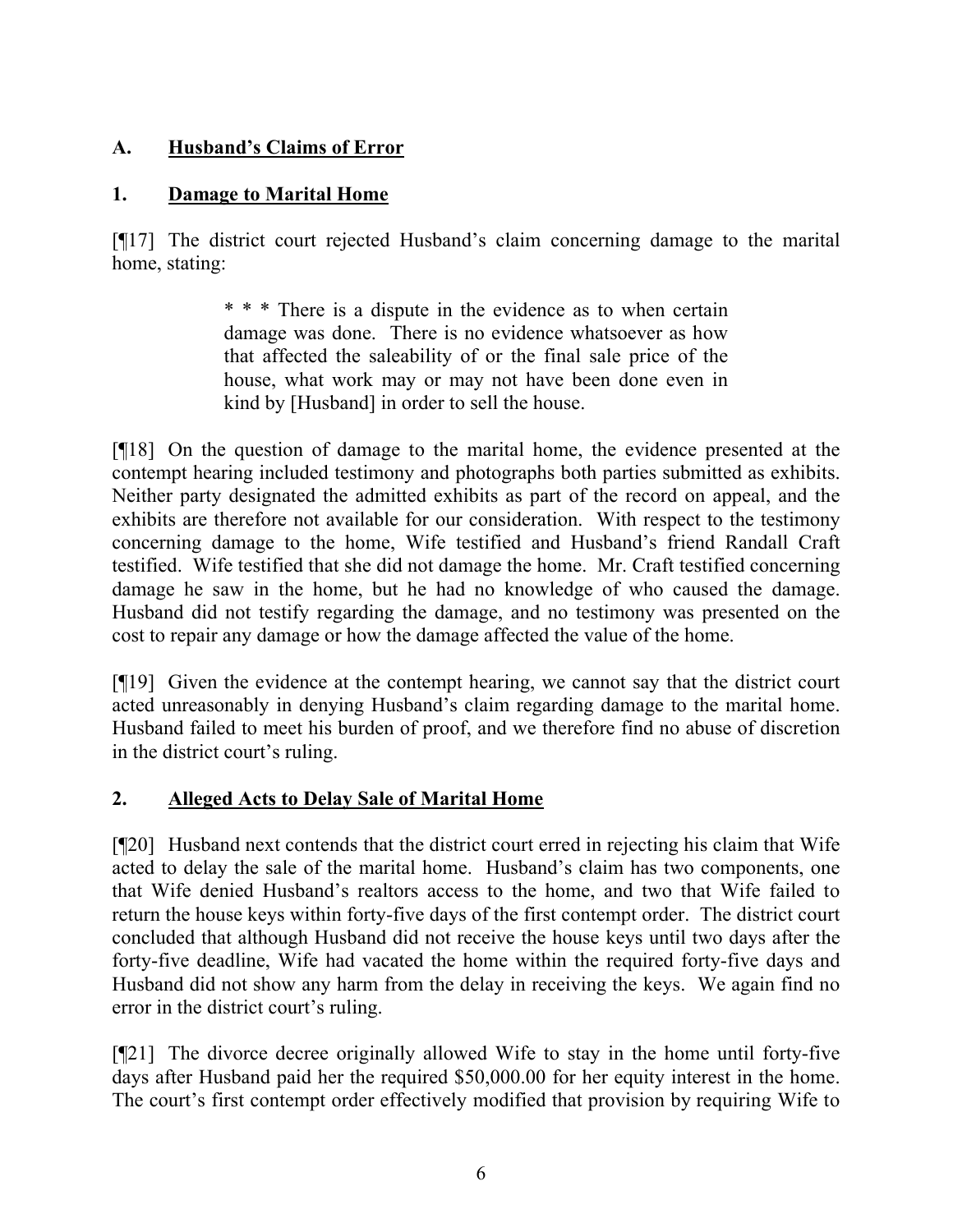vacate the home within forty-five days of the contempt order's entry. These are the only provisions of either the divorce decree or the first contempt order that impose any requirements on Wife with respect to her occupancy of the marital home.

[¶22] With regard to the contempt order's forty-five day deadline for Wife to vacate the home, Husband again failed to prove a violation. Wife testified that she vacated the home two days before the deadline, and that testimony went unrefuted. Given that the only evidence presented to the district court showed no violation of the forty-five day deadline, we find no error in the district court's finding that Wife vacated the home as required.

[¶23] The record also supports the district court's finding that Husband was not harmed by the delay in receiving the house keys. Husband did not testify to any harm or otherwise submit evidence that the two-day delay in his receipt of the keys interfered with a prospective sale.<sup>1</sup> More fundamentally, though, neither the divorce decree nor the first contempt order addressed when or how Wife was to deliver the house keys to Husband. In the absence of a clear and specific directive on the delivery of the keys, Wife's actions or inactions with regard to that delivery could not support a contempt finding. *See Kleinpeter*, ¶ 11, 397 P.3d at 193 (contempt may only be found if a violation of a clear and specific order is shown).

[¶24] The district court did not specifically address Husband's claim that Wife delayed the property's sale by denying access to the home by his realtors, but that lack of a specific finding does not undermine the court's contempt ruling. Neither the divorce decree nor the first contempt order required that Wife allow access to the home during her occupancy. Again, in the absence of a clear and specific order requiring Wife to allow realtor access to the home, Wife's actions or inactions with regard to such access to the home could not support a contempt finding. $2^2$ 

## **3. Interest Assessment**

[¶25] The district court found that Husband violated the first contempt order because he failed to either sell or refinance the marital home within ninety days of the contempt order and failed to pay Wife the \$50,000.00 equity payment to which she was entitled under the divorce decree. Because Husband missed this deadline, the court held him in

l <sup>1</sup> Wife testified, again unrefuted, that she gave the house keys to her attorney on the same date she vacated the home, two days before the forty-five day deadline. Thus, in addition to the lack of evidence of harm, there is no evidence Wife intended to withhold the keys from Husband.

<sup>2</sup> Even if Wife's alleged denial of access to the home were intended as a defense to Husband's failure to meet his own deadlines, which is not how Husband presented the allegation, the record would not support Husband's claim. Wife provided unrefuted testimony that during her occupancy, she denied access to the home on only one occasion, when she had a medical emergency, and she otherwise allowed access.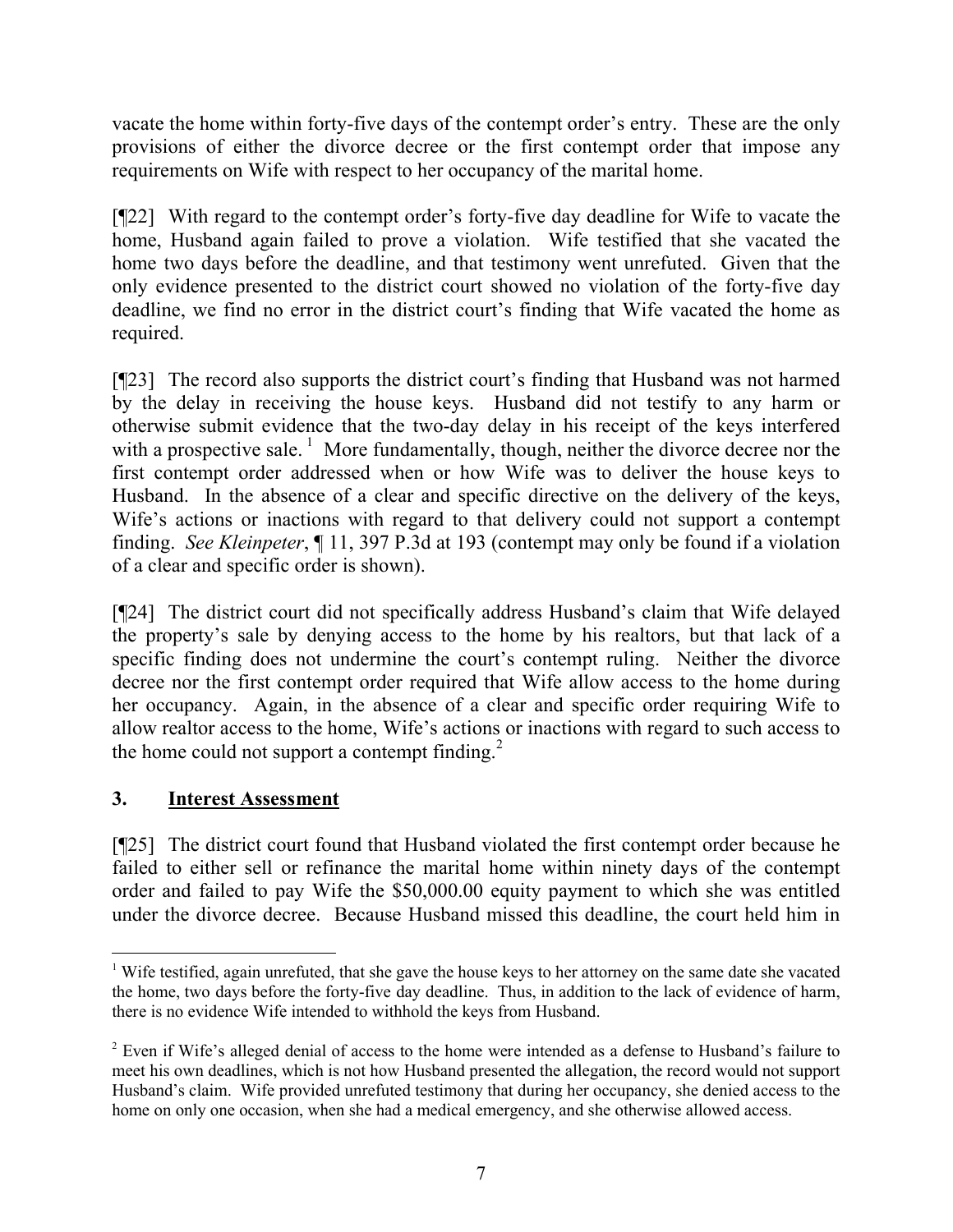contempt and awarded interest on the \$50,000.00 obligation. Husband contends that the district court erred in finding that Husband missed the ninety-day deadline because he did sell the home within ninety days of obtaining possession. He further contends that ninety days is not enough time to sell or refinance a home and if the district court were going to award interest it should have calculated that interest based only on the outstanding amount owing on the \$50,000.00 equity payment. We reject these arguments.

[¶26] First, the contempt order directed that Husband was to sell or refinance the marital home and make the \$50,000.00 equity payment to Wife within ninety days of the order's entry, not within ninety days of Husband regaining possession of the home. Husband does not dispute that he did not meet that deadline, and the district court therefore did not err in finding Husband violated the order.

[¶27] We also reject Husband's argument that he should not have been charged interest on the equity payment because ninety days is not enough time to sell a home. The first contempt order set the ninety-day deadline, and Husband did not appeal that order. The first contempt order is final and Husband may not revisit its requirements through his appeal of the second contempt order. *See Cook v. Swires*, 2009 WY 21, ¶ 10, 202 P.3d 397, 400 (Wyo. 2009) ("[W]hen a party fails to timely appeal an appealable order, he cannot raise the issues decided in the order in a subsequent appeal.").

[¶28] With respect to Husband's argument that interest should have been charged only against the amount owing after Husband's \$20,016.16 payment to Wife on November 1, 2016, this is an argument Husband did not present to the district court. Husband asked the district court to waive interest on the equity payment based on Wife's alleged acts to delay sale of the home. He did not ask the district court to reduce the amount of interest based on the amounts he had paid against the \$50.000.00 equity payment. We generally do not consider arguments on appeal that were not presented to the district court. *Crofts v. State ex rel. Dep't of Game and Fish*, 2016 WY 4, ¶ 19, 367 P.3d 619, 624 (Wyo. 2016). We have explained:

> "This court has taken a dim view of a litigant trying a case on one theory and appealing it on another.... Parties are bound by the theories they advanced below." *Davis v. City of Cheyenne*, 2004 WY 43, ¶ 26, 88 P.3d 481, 490 (Wyo.2004) (citation omitted). There is a sound basis for our general rule "that we will not consider claims raised for the first time on appeal." *Id*. We follow this rule because "it is unfair to reverse a ruling of a trial court for reasons that were not presented to it, whether it be legal theories or issues never formally raised in the pleadings nor argued to the trial court." *Basic Energy Servs., L.P. v. Petroleum Res. Mgmt., Corp.*,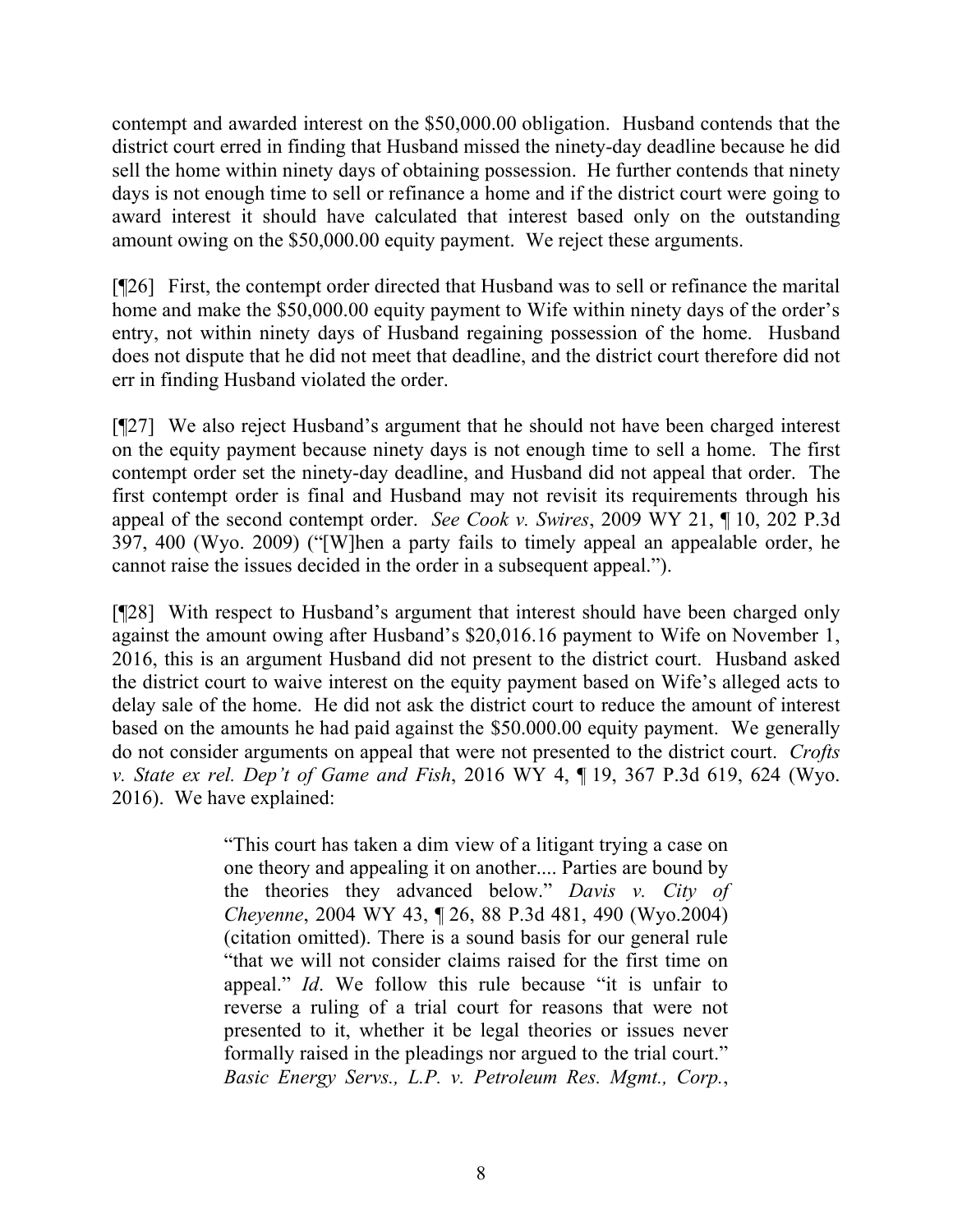2015 WY 22, ¶ 28, 343 P.3d 783, 791 (Wyo.2015) (quoting Bredthauer v. TSP, 864 P.2d 442, 446–47 (Wyo.1993)).

*Crofts*, ¶ 19, 367 P.3d at 624.

[¶29] Because Husband's argument concerning the amount against which interest should have been charged is a new argument on appeal, and Husband admittedly failed to sell or refinance the marital home and pay wife her equity interest within the ninety-day deadline set by the first contempt order, we find no abuse of discretion in the court's contempt finding and award of interest.<sup>3</sup>

## **4. Exclusion of Evidence**

 $\overline{a}$ 

[¶30] Husband next contends that the district court erred in ruling against the admission of evidence offered by Husband. In so arguing, Husband fails to cite to the particular rulings to which he objects, fails to cite legal authority in support of his argument, and fails to otherwise present cogent argument in support of his claim. We therefore do not address his arguments. *See Greer v. Greer*, 2017 WY 35, ¶ 34, 391 P.3d 1127, 1135 (Wyo. 2017) ("[W]e will not consider issues which are not clearly defined or supported by proper citation or cogent argument.").

## **5. Determination of Computer's Value**

[¶31] Husband contends that the district court erred in awarding Wife \$1,500.00 to compensate for Husband's failure to return to Wife a computer she was awarded under the divorce decree. We again find no abuse of discretion in the district court's ruling.

[¶32] Wife submitted evidence that the computer she was awarded under the divorce decree had a value of \$2,835.00. Husband offered no admissible evidence to establish a

<sup>&</sup>lt;sup>3</sup> The district court calculated the interest owed using Wife's calculation, which set the amount at \$5,000.00 (\$50,000.00 \* 10% interest). We have recognized that an "interest rate" is "[t]he percentage of an amount of money which is paid for its use for a specified time," and is "[c]ommonly expressed as an annual percentage rate (APR)." *Halling v. Yovanovich*, 2017 WY 28, ¶ 29, 391 P.3d 611, 621 (Wyo. 2017) (quoting Black's Law Dictionary 813 (6th ed. 1990)). Given that interest is generally expressed and calculated as an annual percentage rate, and a year had not passed from the contempt order's deadline, it is not clear how the \$5,000.00 in interest was calculated. Husband did not, however, challenge this calculation before the district court or this Court, and we therefore need not address the court's interest calculation. *See Montoya v. Navarette-Montoya*, 2005 WY 161, ¶ 4, 125 P.3d 265, 268 (Wyo. 2005) (declining to address issues not raised by the appellant because Court "would run the risk of deciding the appeal on an issue with respect to which the appellee had not been notified and thus had inadequate defense opportunities.").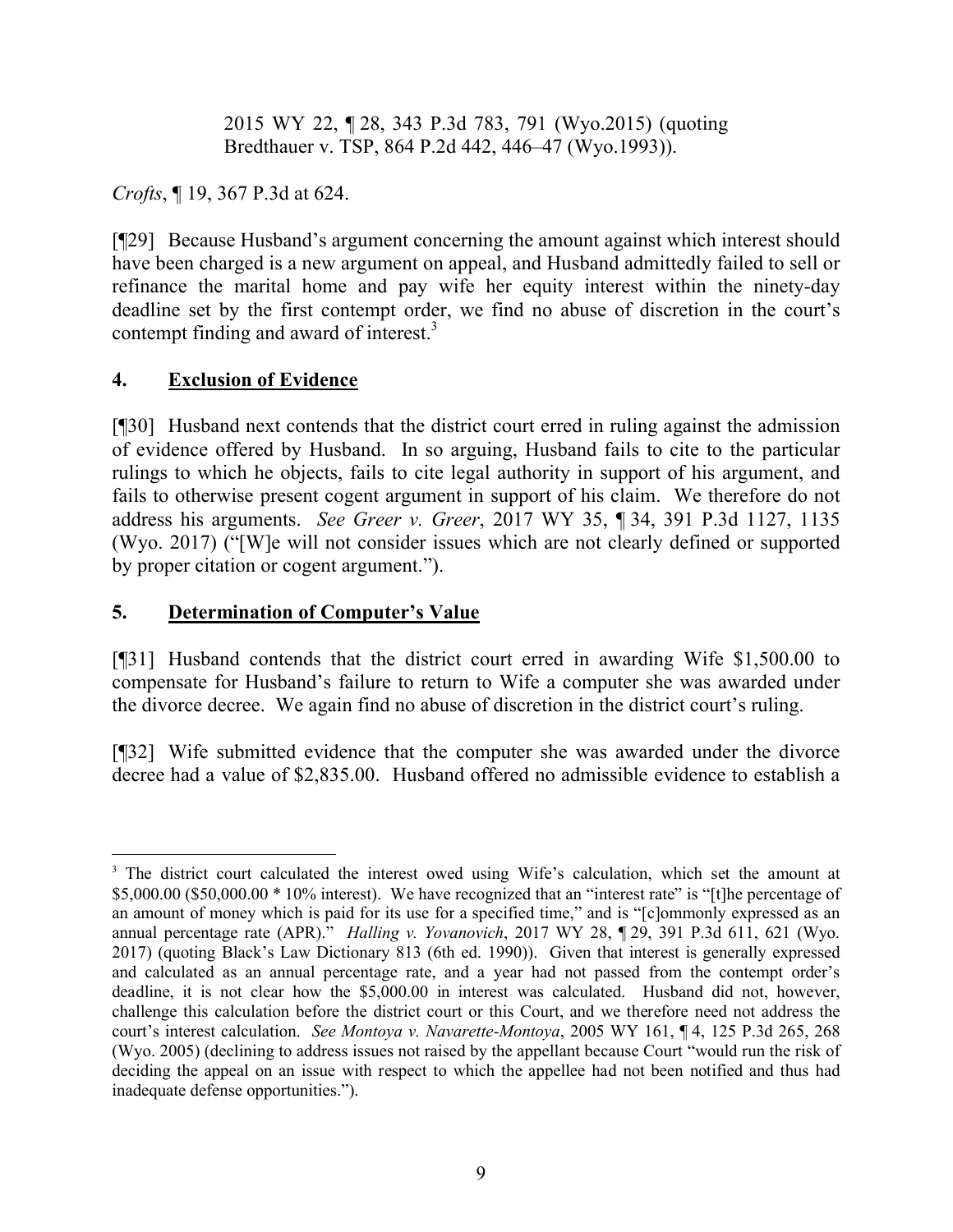different value.<sup>4</sup> The district court made a downward adjustment to Wife's estimate, explaining that the computer Wife had been awarded was an older computer, and further explaining:

> \* \* \* There is no way to make [Wife] whole as to that computer in any event because one of the things she really wanted was not the mechanisms and the software, but the items stored, and there was no way to order that.

[¶33] The district court had a difficult valuation question to address in remedying Husband's contempt, and we cannot say its solution was unreasonable. We therefore find no abuse of discretion in the court's award to Wife for the computer.

### **6. Willfulness of Husband's Violations**

 $\overline{a}$ 

[¶34] Husband contends that the district court erred in finding him in contempt for failing to make required payments to Wife and sell or refinance the marital home because conditions beyond his control delayed his ability to sell the home and he did not have the financial ability to make the required payments. We find no error in the district court's rejection of this defense.

[¶35] A party's inability to comply with an order is a defense to contempt. *Secrest v. Secrest*, 781 P.2d 1339, 1341-42 (Wyo. 1989) (recognizing inability to afford ordered insurance policies as defense to contempt). Our law is also clear, however, that once the party charging contempt establishes that the charged party knowingly violated a clear and specific order, the burden shifts to the party charged with contempt to show he or she was unable to comply. *Kleinpeter*, ¶ 10, 397 P.3d at 193 (quoting *JLK*, ¶ 20, 375 P.3d at 1113). The burden was therefore on Husband to establish that his violations were not willful but were instead due to his inability to comply. Husband presented no such evidence. In particular, he presented no evidence of his financial resources and obligations, and no evidence concerning the housing market and the influences on the timing of his sale of the marital home.<sup>5</sup> In the absence of such evidence, Husband's

<sup>4</sup> Husband offered a written estimate of \$475 from a local computer firm, but that evidence was excluded as hearsay.

 $<sup>5</sup>$  Husband contends that he attempted to submit evidence of his budget and the district court rejected that</sup> evidence. That is not accurate. During the preliminary portion of the contempt hearing when the court was asking the parties' their positions and determining the disputed items, the following exchange occurred between the court and Husband: